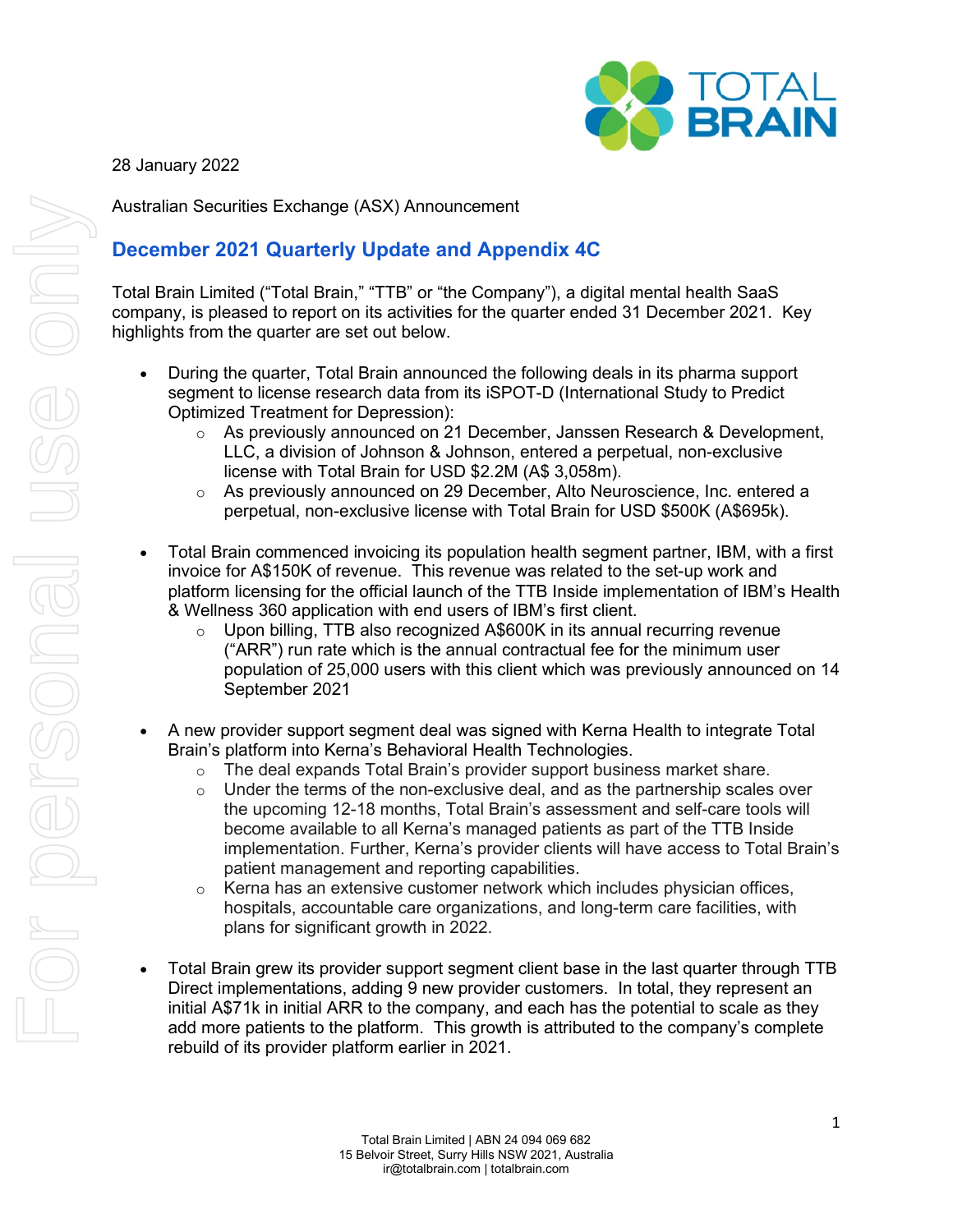- On 8 December 2021, announced that it had entered into a A\$2m loan with Mitchell Asset Management that serves as an advance payment of the R&D tax incentive refund
	- $\circ$  TTB will repay the loan on receipt of the R&D tax rebate
	- $\circ$  The rebate is forecast in the Jan to March quarter
- On 19 November 2021 the Company announced that it had extended the term of the June 2021 unsecured loans to 18 March 2022.
	- $\circ$  The remaining balance is equal to A\$1.2m.
- During the quarter, Total Brain collected A\$3,961k in cash receipts, representing a 615% increase quarter-on-quarter.
- Total cash outflows via payments from operating and investing activities (items 1.2 and 2.1 in Appendix 4C) decreased by 25% quarter-on-quarter (A\$969k decrease).
	- $\circ$  Outside of customary fluctuations in the timing of payments and expenses part of the normal course of business, Total Brain expects this level of business expenses to continue in the following quarter.
	- $\circ$  Note: In accordance with Listing Rule 4.7C, payments made to related parties and their associates included in item 6.1 of the Appendix 4C include payments for remuneration of director fees to executive and non-executive directors in the normal course of business, excluding reimbursements of out-of-pocket expenses which is equivalent to the previous quarters expense.

### **Matthew Mund**

Interim CEO Total Brain Limited

For further queries please contact:

**Investor Media** Simon Poidevin **Nigel Kassulke** E[:simon.poidevin@totalbrain.com](mailto:simon.poidevin@totalbrain.com) M: +61 (0) 407 904 874

President - Australia & New Zealand Managing Director, Teneo Consulting E[:nigel.kassulke@teneo.com](mailto:nigel.kassulke@teneo.com)

### **About Total Brain Limited (ASX: TTB)**

Total Brain Limited is a San Francisco and Sydney based company that has developed and offers Total Brain, the world's first mental health self-monitoring & self-care system powered by the largest standardized brain database. Its SaaS platform has helped more than 1 million registered users to-date scientifically measure and optimize their brain capacities while managing the risk of common mental conditions. Benefits for employers, large organisations and insurers include productivity improvements and healthcare cost reduction. For more information, please visit [www.totalbrain.com](http://www.totalbrain.com/) and follow us on [Twitter,](https://twitter.com/totalbraininc) [LinkedIn](https://www.linkedin.com/company/totalbrain/) and [Facebook.](https://www.facebook.com/totalbraininc/)

*Authorised on behalf of the Total Brain board of directors by Non-Executive Director Matt Morgan.*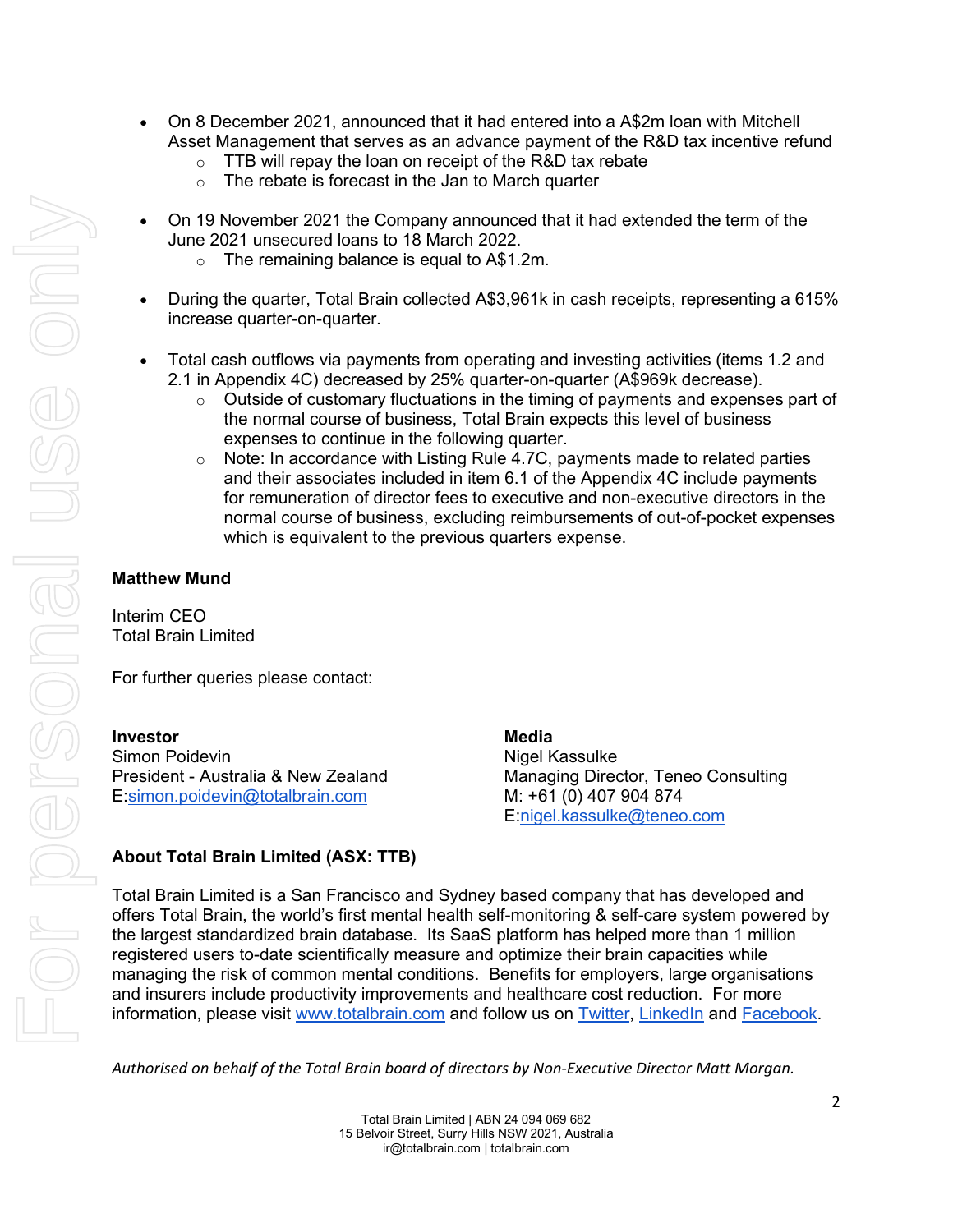# **Appendix 4C**

# **Quarterly cash flow report for entities subject to Listing Rule 4.7B**

# **Name of entity**

| <b>Total Brain Limited</b> |                                   |
|----------------------------|-----------------------------------|
| <b>ABN</b>                 | Quarter ended ("current quarter") |
| 24 094 069 682             | ⊟ 31 Dec 2021                     |

|     | <b>Consolidated statement of cash flows</b>         | <b>Current quarter</b><br>\$A'000 | Year to date<br>(6 months)<br>\$A'000 |
|-----|-----------------------------------------------------|-----------------------------------|---------------------------------------|
| 1.  | Cash flows from operating activities                |                                   |                                       |
| 1.1 | Receipts from customers                             | 3,961                             | 4,515                                 |
| 1.2 | Payments for                                        |                                   |                                       |
|     | research and development<br>(a)                     |                                   |                                       |
|     | product manufacturing and operating<br>(b)<br>costs | (227)                             | (506)                                 |
|     | advertising and marketing<br>(c)                    | (177)                             | (440)                                 |
|     | leased assets<br>(d)                                |                                   |                                       |
|     | staff costs<br>(e)                                  | (2,208)                           | (4,611)                               |
|     | (f)<br>administration and corporate costs           | (299)                             | (773)                                 |
| 1.3 | Dividends received (see note 3)                     |                                   |                                       |
| 1.4 | Interest received                                   |                                   |                                       |
| 1.5 | Interest and other costs of finance paid            | (133)                             | (133)                                 |
| 1.6 | Income taxes paid                                   |                                   |                                       |
| 1.7 | Government grants and tax incentives                |                                   |                                       |
| 1.8 | Other (provide details if material)                 |                                   |                                       |
| 1.9 | Net cash from / (used in) operating<br>activities   | 917                               | (1,948)                               |

| 2.  | Cash flows from investing activities |      |        |
|-----|--------------------------------------|------|--------|
| 2.1 | Payments to acquire:                 |      |        |
|     | entities<br>(a)                      | -    |        |
|     | businesses<br>(b)                    | -    |        |
|     | property, plant and equipment<br>(c) | -    |        |
|     | investments<br>(d)                   |      |        |
|     | intellectual property<br>(e)         | (950 | (2.351 |
|     | other non-current assets             |      |        |

For personal use only For personal use only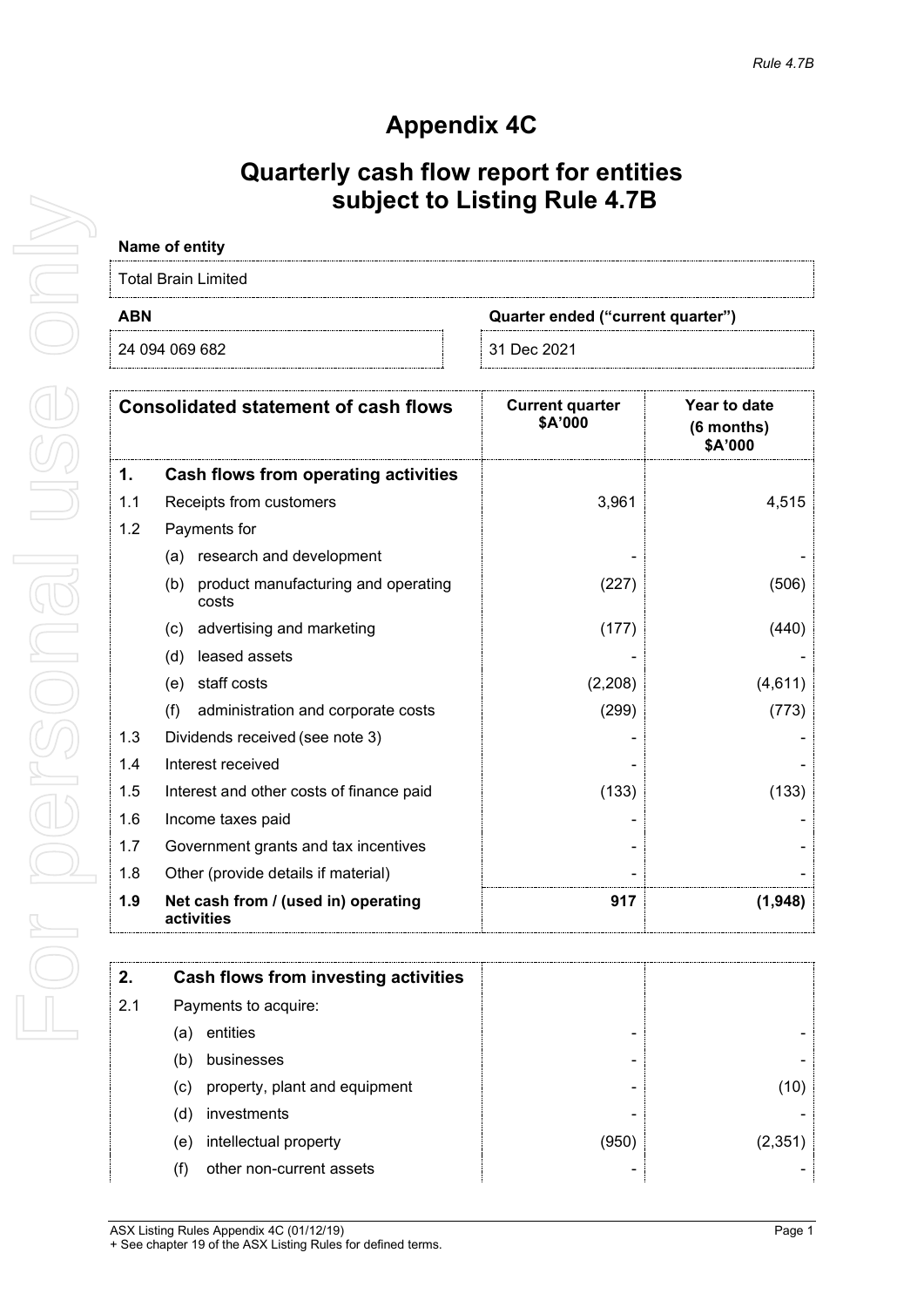|     | <b>Consolidated statement of cash flows</b>       | <b>Current quarter</b><br>\$A'000 | <b>Year to date</b><br>$(6$ months)<br>\$A'000 |
|-----|---------------------------------------------------|-----------------------------------|------------------------------------------------|
| 2.2 | Proceeds from disposal of:                        |                                   |                                                |
|     | entities<br>(a)                                   |                                   |                                                |
|     | (b)<br>businesses                                 |                                   |                                                |
|     | property, plant and equipment<br>(c)              |                                   |                                                |
|     | investments<br>(d)                                |                                   |                                                |
|     | intellectual property<br>(e)                      |                                   |                                                |
|     | other non-current assets<br>(f)                   |                                   |                                                |
| 2.3 | Cash flows from loans to other entities           |                                   |                                                |
| 2.4 | Dividends received (see note 3)                   |                                   |                                                |
| 2.5 | Other (provide details if material)               |                                   |                                                |
| 2.6 | Net cash from / (used in) investing<br>activities | (950)                             | (2,361)                                        |

| 3.   | Cash flows from financing activities                                                          |       |       |
|------|-----------------------------------------------------------------------------------------------|-------|-------|
| 3.1  | Proceeds from issues of equity securities<br>(excluding convertible debt securities)          |       | 6,523 |
| 3.2  | Proceeds from issue of convertible debt<br>securities                                         |       |       |
| 3.3  | Proceeds from exercise of options                                                             |       |       |
| 3.4  | Transaction costs related to issues of<br>equity securities or convertible debt<br>securities |       | (472) |
| 3.5  | Proceeds from borrowings                                                                      | 2,197 | 2,197 |
| 3.6  | Repayment of borrowings                                                                       | (99)  | (791) |
| 3.7  | Transaction costs related to loans and<br>borrowings                                          |       |       |
| 3.8  | Dividends paid                                                                                |       |       |
| 3.9  | Other (provide details if material)                                                           |       |       |
| 3.10 | Net cash from / (used in) financing<br>activities                                             | 2,098 | 7,457 |

| 4.  | Net increase / (decrease) in cash and<br>cash equivalents for the period |       |       |
|-----|--------------------------------------------------------------------------|-------|-------|
|     |                                                                          |       |       |
| 4.1 | Cash and cash equivalents at beginning of<br>period                      | 2.594 | 1.427 |
| 4.2 | Net cash from / (used in) operating<br>activities (item 1.9 above)       | 917   | 1.948 |
| 4.3 | Net cash from / (used in) investing activities<br>(item 2.6 above)       | (950` | 2.361 |
| 4.4 | Net cash from / (used in) financing activities<br>(item 3.10 above)      | 2.098 | 7.457 |

ASX Listing Rules Appendix 4C (01/12/19) Page 2

<sup>+</sup> See chapter 19 of the ASX Listing Rules for defined terms.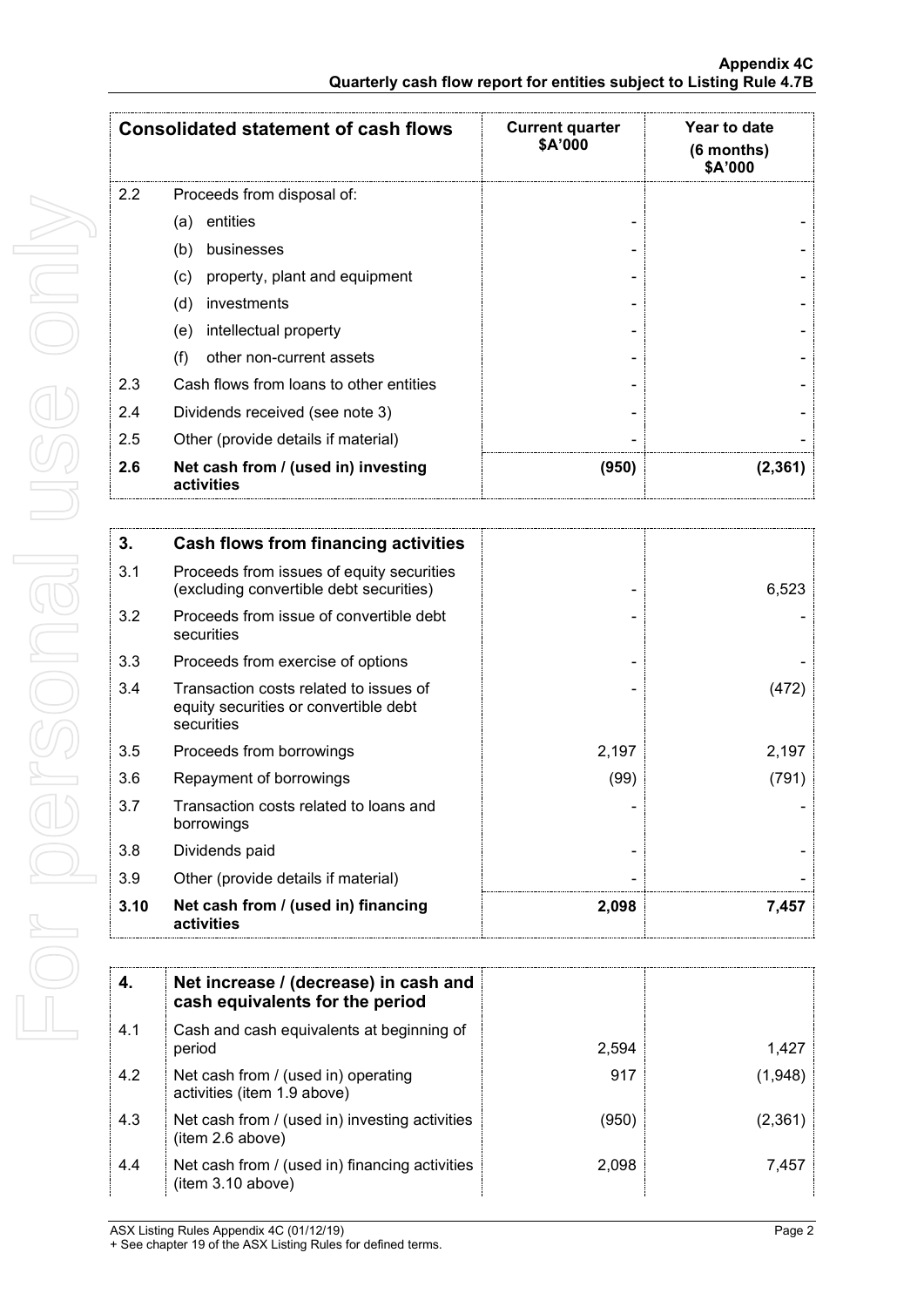|     | Consolidated statement of cash flows                 | <b>Current quarter</b><br>\$A'000 | Year to date<br>(6 months)<br>\$A'000 |
|-----|------------------------------------------------------|-----------------------------------|---------------------------------------|
| 4.5 | Effect of movement in exchange rates on<br>cash held | '52                               |                                       |
| 4.6 | Cash and cash equivalents at end of<br>period        | 4.607                             |                                       |

| 5   | Reconciliation of cash and cash<br>equivalents<br>at the end of the quarter (as shown in the<br>consolidated statement of cash flows) to the<br>related items in the accounts | <b>Current quarter</b><br>\$A'000 | <b>Previous quarter</b><br>\$A'000 |
|-----|-------------------------------------------------------------------------------------------------------------------------------------------------------------------------------|-----------------------------------|------------------------------------|
| 5.1 | <b>Bank balances</b>                                                                                                                                                          | 4.607                             | 2.594                              |
| 5.2 | Call deposits                                                                                                                                                                 |                                   |                                    |
| 5.3 | <b>Bank overdrafts</b>                                                                                                                                                        |                                   |                                    |
| 5.4 | Other (provide details)                                                                                                                                                       |                                   |                                    |
| 5.5 | Cash and cash equivalents at end of<br>quarter (should equal item 4.6 above)                                                                                                  | 4,607                             | 2.594                              |

| 6.  | Payments to related parties of the entity and their<br>associates                          | <b>Current quarter</b><br><b>\$A'000</b> |
|-----|--------------------------------------------------------------------------------------------|------------------------------------------|
| 6.1 | Aggregate amount of payments to related parties and their<br>associates included in item 1 |                                          |
| 6.2 | Aggregate amount of payments to related parties and their<br>associates included in item 2 |                                          |

Note: if any amounts are shown in items 6.1 or 6.2, your quarterly activity report must include a description of, and an explanation for, such payments

Item 6.1 includes payments for remuneration of director fees to executive and non-executive directors in the normal course of business, excluding reimbursements of out-of-pocket expenses which is equivalent to the previous quarters expense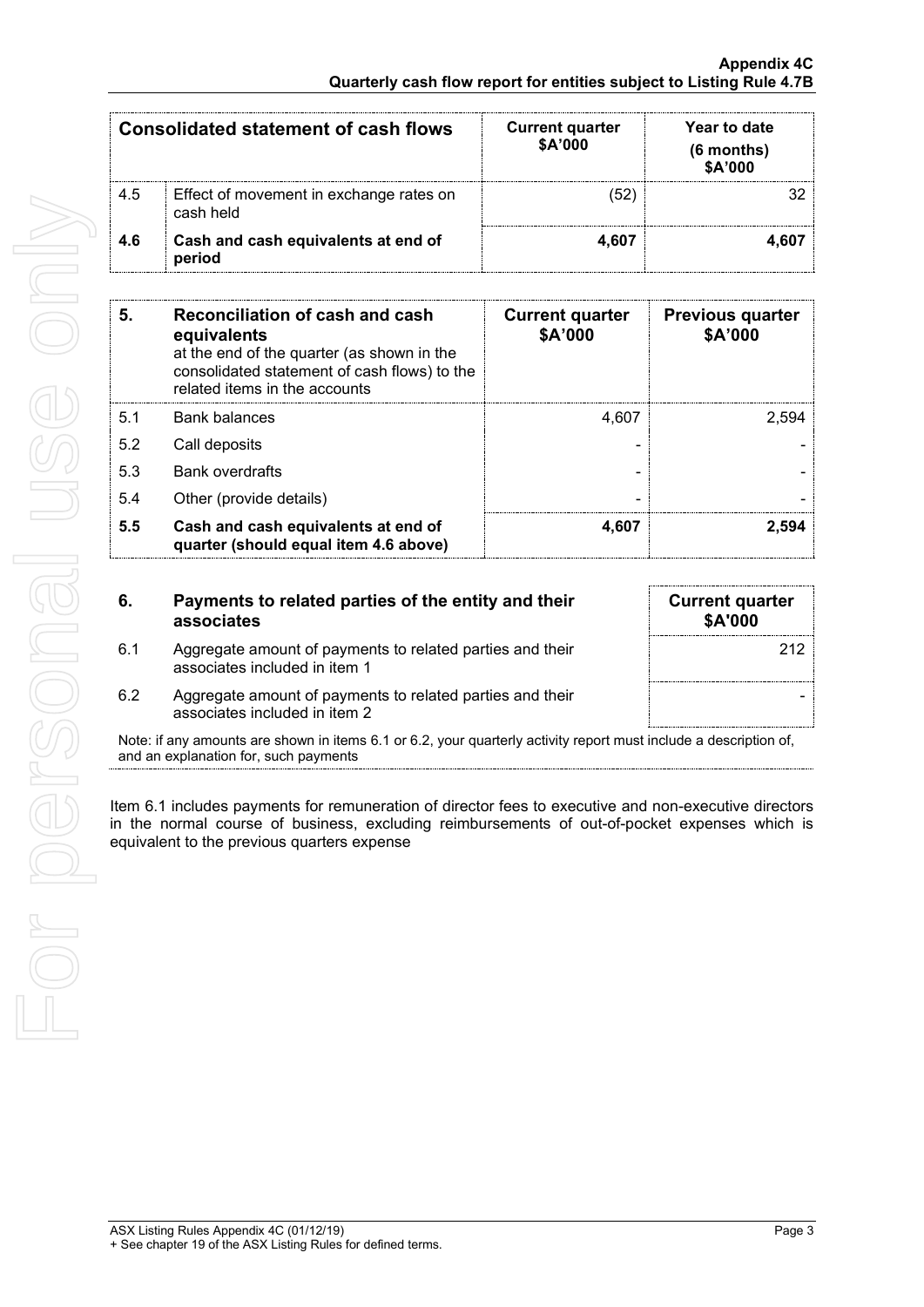### **7. Financing facilities**

*Note: the term "facility' includes all forms of financing arrangements available to the entity. Add notes as necessary for an understanding of the sources of finance available to the entity.*

- 7.1 Loan facilities
- 7.2 Credit standby arrangements
- 7.3 Other (please specify)
- 7.4 **Total financing facilities 3,388 3,388**

| <b>Total facility</b><br>amount at quarter<br>end<br>\$A'000 | Amount drawn at<br>quarter end<br>\$A'000 |
|--------------------------------------------------------------|-------------------------------------------|
| 3,388                                                        | 3,388                                     |
|                                                              |                                           |
|                                                              |                                           |
| 3,388                                                        |                                           |

## 7.5 **Unused financing facilities available at quarter end** -

7.6 Include in the box below a description of each facility above, including the lender, interest rate, maturity date and whether it is secured or unsecured. If any additional financing facilities have been entered into or are proposed to be entered into after quarter end, include a note providing details of those facilities as well.

On 25 June 2021, the company announced unsecured loans from current shareholders and an unrelated third-party. The loans were provided on an unsecured basis over 5 months at an interest rate of 12% per annum. The loans and accrued interest are repayable in cash during the term at the discretion of the company with no prepayment penalty, or otherwise is due at the end of the term. In the event of a capital raise during the term of the loans, and subject to applicable shareholder approvals required under the ASX listing rules and/or the Corporations Act 2001 (Cth), the lenders have the option to settle amounts owed with fully paid ordinary shares in the company at the price of the capital raise. Some of the loans were settled in the previous quarter with the outstanding balances pertaining to one shareholder and the unrelated third-party, their term extended to 18 March 2022.

On 7 Dec 2021, TTB received \$2m of its anticipated \$2.3m R&D tax incentive rebate under an agreement with Mitchell Asset Management Pty Ltd. Interest for the term is prepaid upon drawdown, at 1.1% per month. Early repayment of principal is allowed in full, with unearned interest refunded, subject to a minimum interest payment equivalent to three months term. The agreement is secured under a general security deed guaranteed by TTB subsidiary entities, terminates on 31 May 2022, with establishment costs and legal fees of less than \$10,000 payable by TTB. The agreement includes customary default provisions.

| 8.  | Estimated cash available for future operating activities                     | <b>\$A'000</b> |
|-----|------------------------------------------------------------------------------|----------------|
| 8.1 | Net cash from / (used in) operating activities (Item 1.9)                    |                |
| 8.2 | Cash and cash equivalents at quarter end (Item 4.6)                          | 4.607          |
| 8.3 | Unused finance facilities available at quarter end (Item 7.5)                |                |
| 8.4 | Total available funding (Item $8.2 +$ Item $8.3$ )                           | 4.60           |
| 8.5 | Estimated quarters of funding available (Item 8.4 divided by<br>Item $8.1$ ) | N/A            |

*Note: if the entity has reported positive net operating cash flows in item 1.9, answer item 8.5 as "N/A". Otherwise, a figure for the estimated quarters of funding available must be included in item 8.5.*

If Item 8.5 is less than 2 quarters, please provide answers to the following questions:

### 1. Does the entity expect that it will continue to have the current level of net operating cash flows for the time being and, if not, why not?

Answer:

8.6